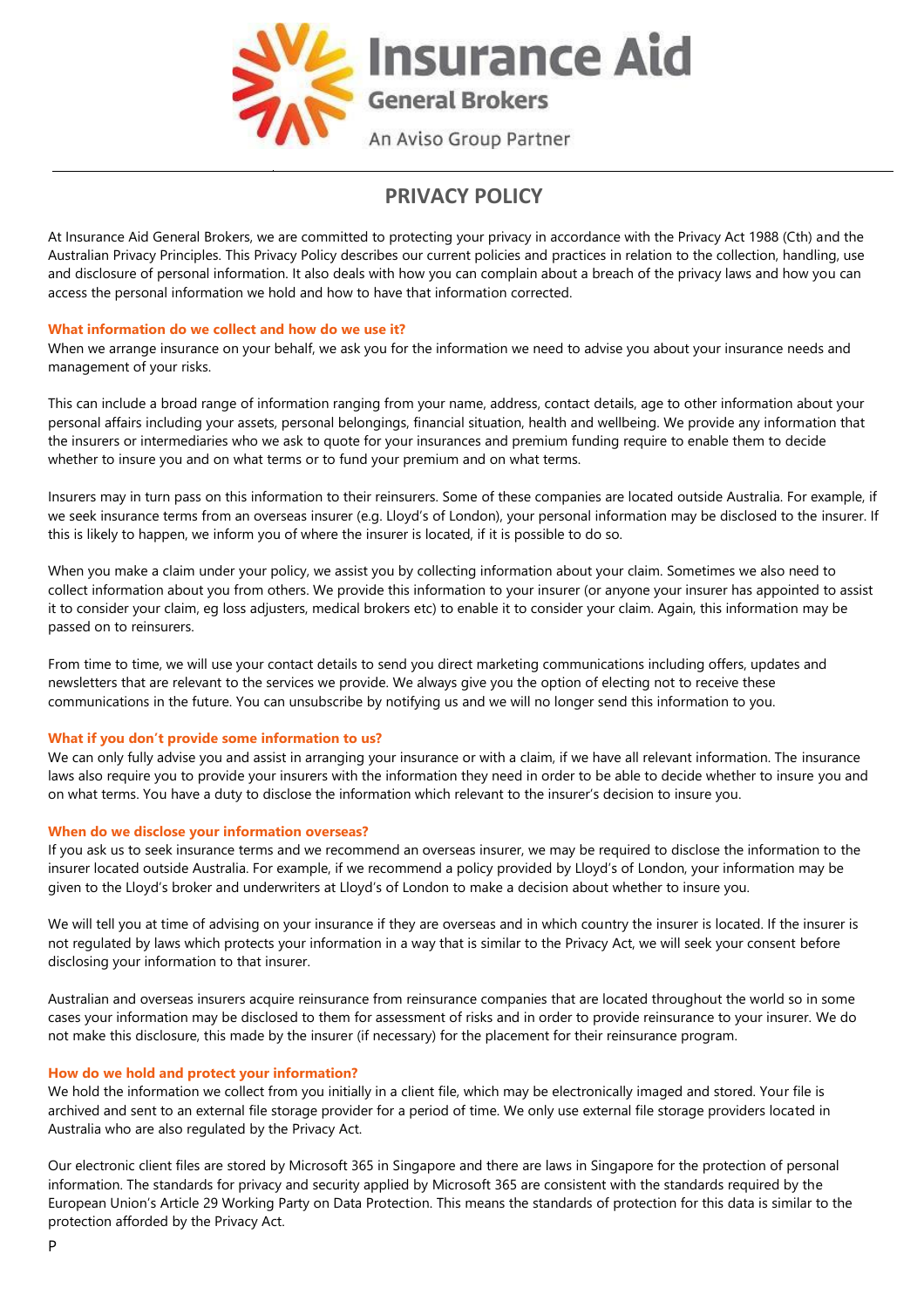

We ensure that your information is safe whilst stored on our business premises by protecting it from unauthorised access, modification and disclosure. We maintain physical security over our paper and electronic data and premises, by using locks and security systems. We also maintain computer and network security; for example, we use firewalls (security measures for the Internet) and other security systems such as user identifiers and passwords to control access to computer systems where your information is stored.

## **Will we disclose the information we collect to anyone?**

We do not sell, trade, or rent your personal information to others.

We may need to provide your information to contractors who supply services to us, e.g. to handle mailings on our behalf, external data storage providers or to other companies in the event of a corporate sale, merger, re-organisation, dissolution or similar event. However, we will take reasonable measures to ensure that they protect your information as required under the Privacy Act.

We may provide your information to others if we are required to do so by law, you consent to the disclosure or under some unusual other circumstances which the Privacy Act permits.

## **How can you check, update or change the information we are holding?**

Upon receipt of your written request and enough information to allow us to identify the information, we will disclose to you the personal information we hold about you. We will also correct, amend or delete any personal information that we agree is inaccurate, irrelevant, out of date or incomplete.

If you wish to access or correct your personal information please write to Andrew Hinz at Insurance Aid General Brokers; Unit 9, 35 Paringa Road, Murarrie QLD 4172 Email [brisenquiries@insuranceaid.com.au](mailto:brisenquiries@insuranceaid.com.au)

We do not charge for receiving a request for access to personal information or for complying with a correction request. Where the information requested is not a straightforward issue and will involve a considerable amount of time then a charge will need to be confirmed for responding to the request for the information.

In some limited cases, we may need to refuse access to your information or refuse a request for correction. We will advise you as soon as possible after your request if this is the case and the reasons for our refusal.

### **What happens if you want to complain?**

If you have concerns about whether we have complied with the Privacy Act or this privacy Policy when collecting or handling your personal information, please write to Andrew Hinz at Insurance Aid General Brokers; Unit 9, 35 Paringa Road, Murarrie QLD 4172 Email [brisenquiries@insuranceaid.com.au](mailto:brisenquiries@insuranceaid.com.au) Your complaint will be considered by us through our internal complaints resolution process and we will try to respond with a decision within 45 days of you making the complaint.

### **Your consent**

By asking us to assist with your insurance needs, you consent to the collection and use of the information you have provided to us for the purposes described above.

## **Website information and content**

The information provided on this website does not cover all aspects of the law on the relevant subject matter. Professional advice should be sought before any action is taken based upon the matters described and discussed on this site.

To the extent permitted by law, we make no representations about the suitability of the content of this site for any purpose. All content is provided without any warranty of any kind. We disclaim all warranties and conditions with regard to the content, including but not limited to all implied warranties and conditions of fitness for a particular purpose, title and non-infringement.

We will not be liable for any damages or injury caused by, including but not limited to, any failure of performance, error, omission, interruption, defect, delay in operation of transmission, computer virus, or line failure. To the extent permitted by law we will not be liable for any damages or injury, including but not limited to, special or consequential damages that result from the use of, or the inability to use, the materials in this site.